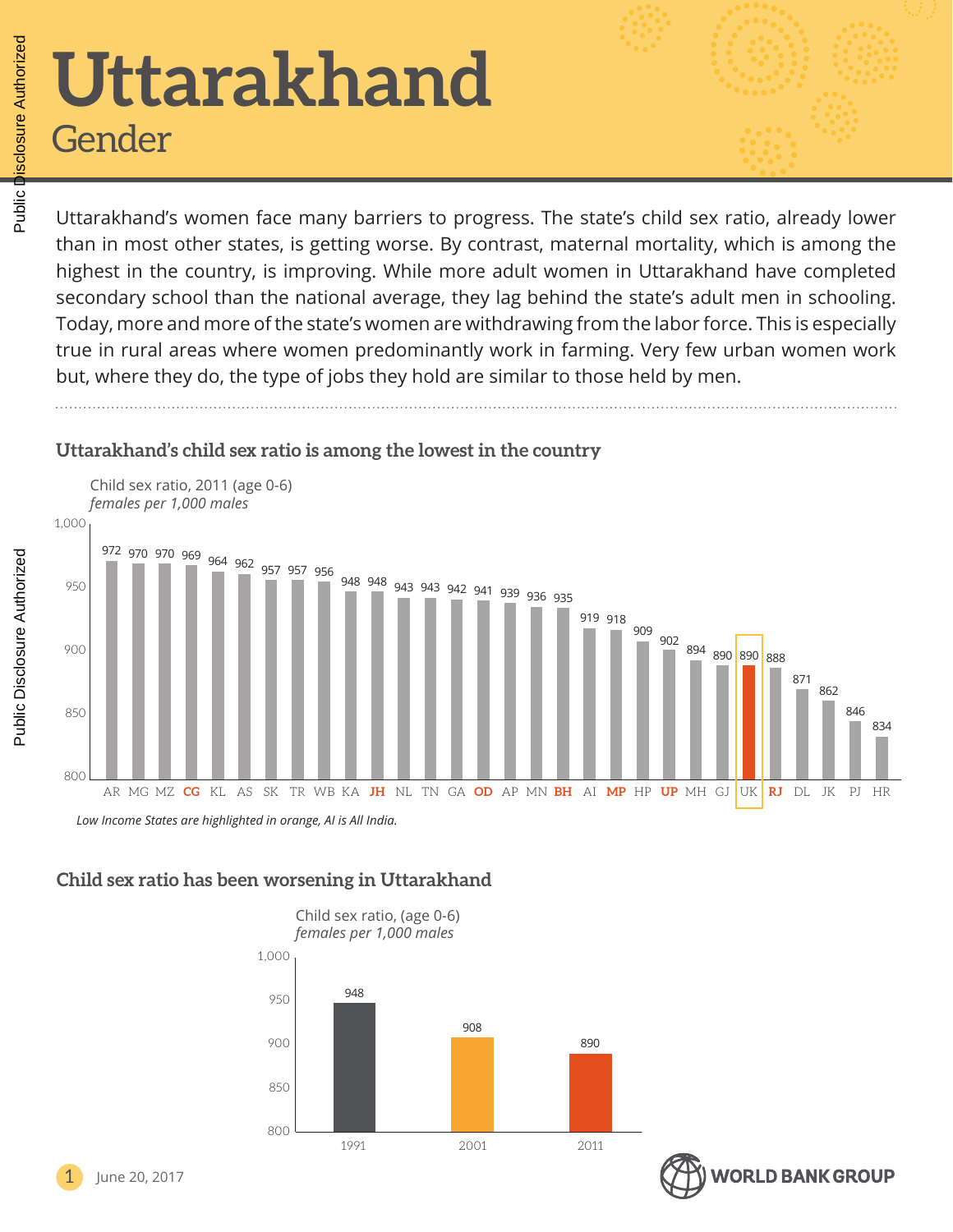### **Maternal mortality is declining in Uttarakhand**



#### **Uttarakhand has one of the highest maternal mortality ratios in the country**

Maternal mortality ratio, 2013



*Data for 19 large states and All India.* 

*Low income states are highlighted in orange and AI is All India.*

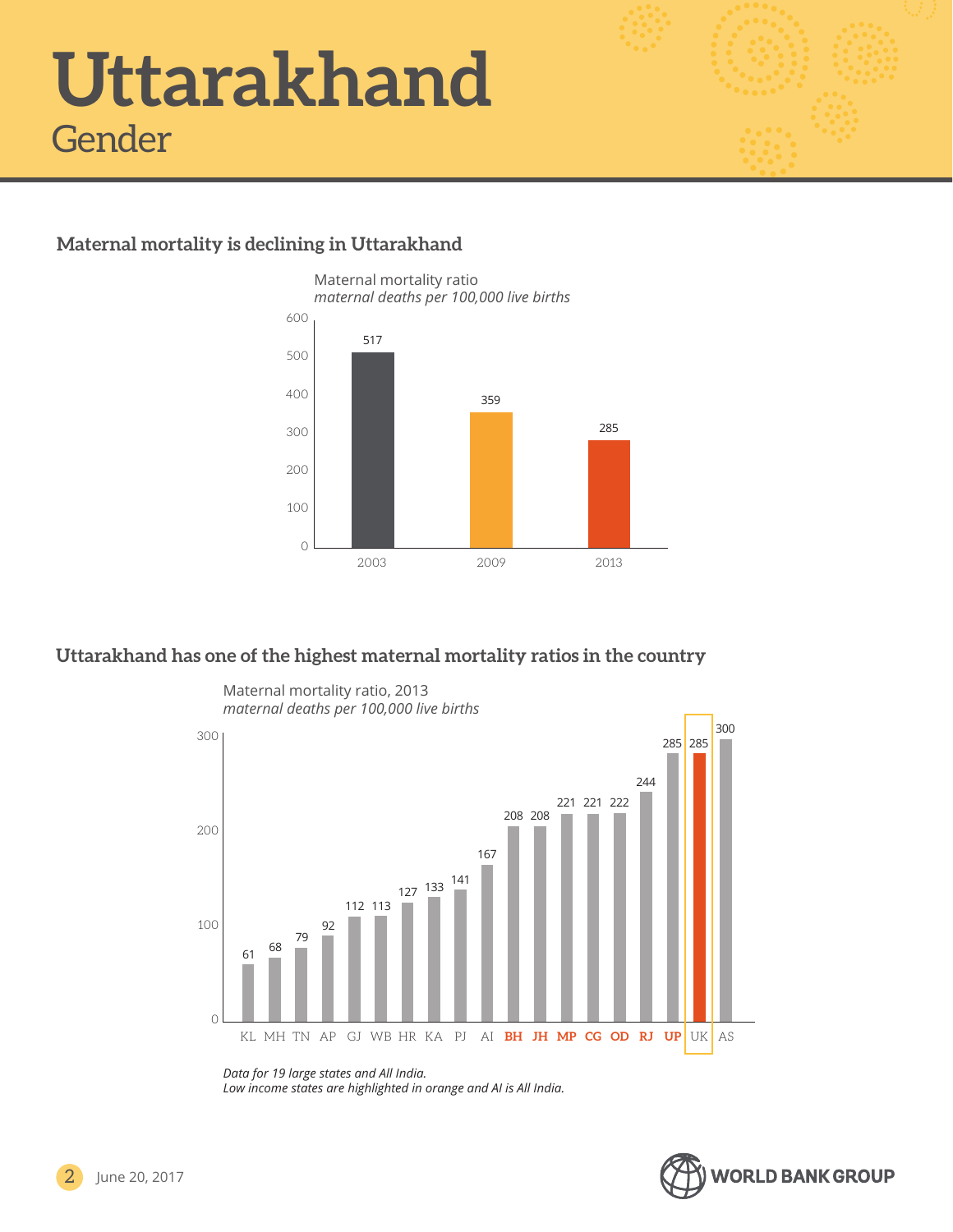# **The share of women with secondary schooling in Uttarakhand is above the national average**



*Low Income States are highlighted in orange, AI is All India.*

# **Gender disparities in schooling among adults in Uttarakhand, rural women lag behind urban**



**VORLD BANK GROUP** 

June 20, 2017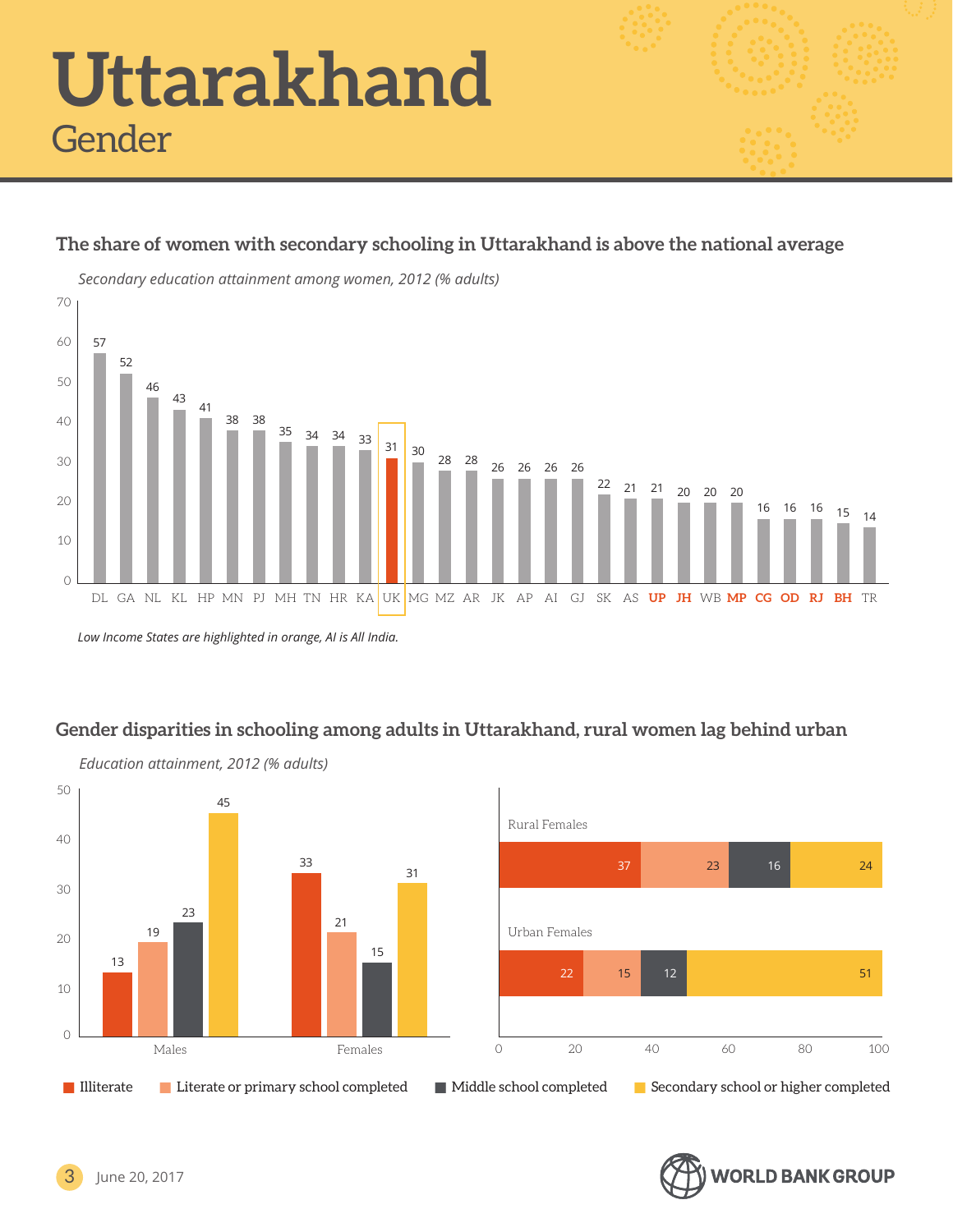

# **Gender gaps in schooling are narrowing for the young**



*Enrolled in education institutes, (%)*



**2012**

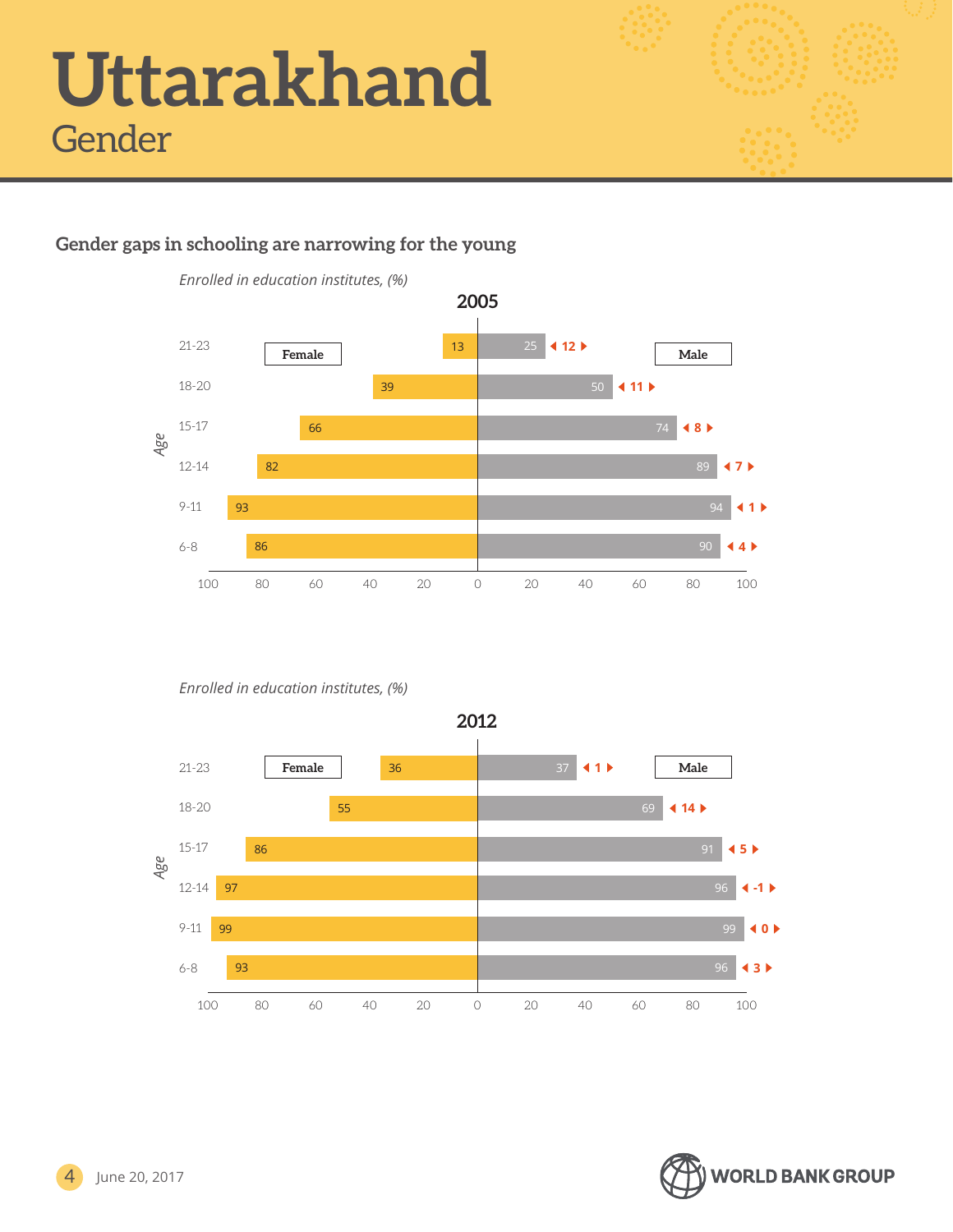# **Female labor force participation in Uttarakhand is above the national average** *Female labor force participation rate, 2012 (%)*



*Low Income States are highlighted in orange, AI is All India.*

# **Sharp decline in female labor force participation in Uttarakhand since 1994, especially in rural areas**